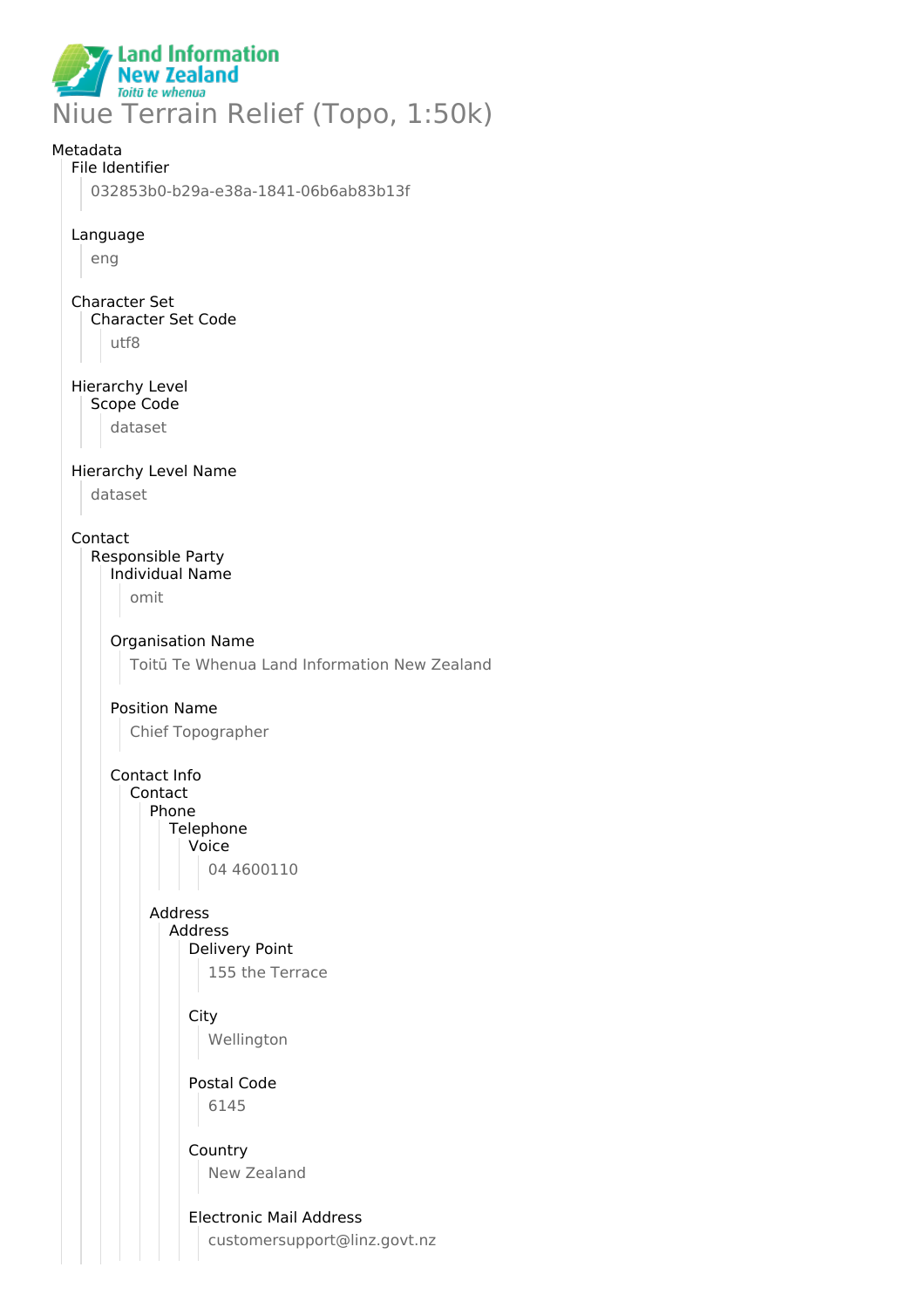Role Role Code resourceProvider

#### Date Stamp

Date 2015-06-05

#### Metadata Standard Name

ANZLIC Metadata Profile: An Australian/New Zealand Profile of AS/NZS ISO 19115:2005, Geographic information - Metadata

#### Metadata Standard Version

1.1

## Identification Info

Data Identification Citation

Citation

Title

Niue Terrain Relief (Topo, 1:50k)

Date

## Abstract

In addition to contour lines, relief shading helps visualise the terrain. Hills and valleys are shaded as if they were illuminated from the north-west. Relief layers were generated for each sheet, and specifically for use in the Topo50 map series. There may be subtle differences in the relief shading of adjacent map sheets. Where no contour information exists, relief shading has not been produced. The Topo50 map series provides topographic mapping for the New Zealand mainland, Chatham Islands, offshore islands, and offshore dependancies at 1:50,000 (some of the islands at 1:25,000) scale. For some small islands the printed map scale is 1:25,000. Although presented at 1:25,000 this layer, for all intents and purposes, forms part of the Topo50 map series. Further information on Topo50: http://www.linz.govt.nz/topography/topo-maps/topo50

## Purpose

Relief shading is part of the topographic map which helps to visualise the terrain

**Status** 

Progress Code

onGoing

Point Of Contact Responsible Party

Individual Name

Omit

Organisation Name

Toitū Te Whenua Land Information New Zealand

## Position Name

Technical Leader, National Topographic Office

Contact Info Contact Phone **Telephone** Voice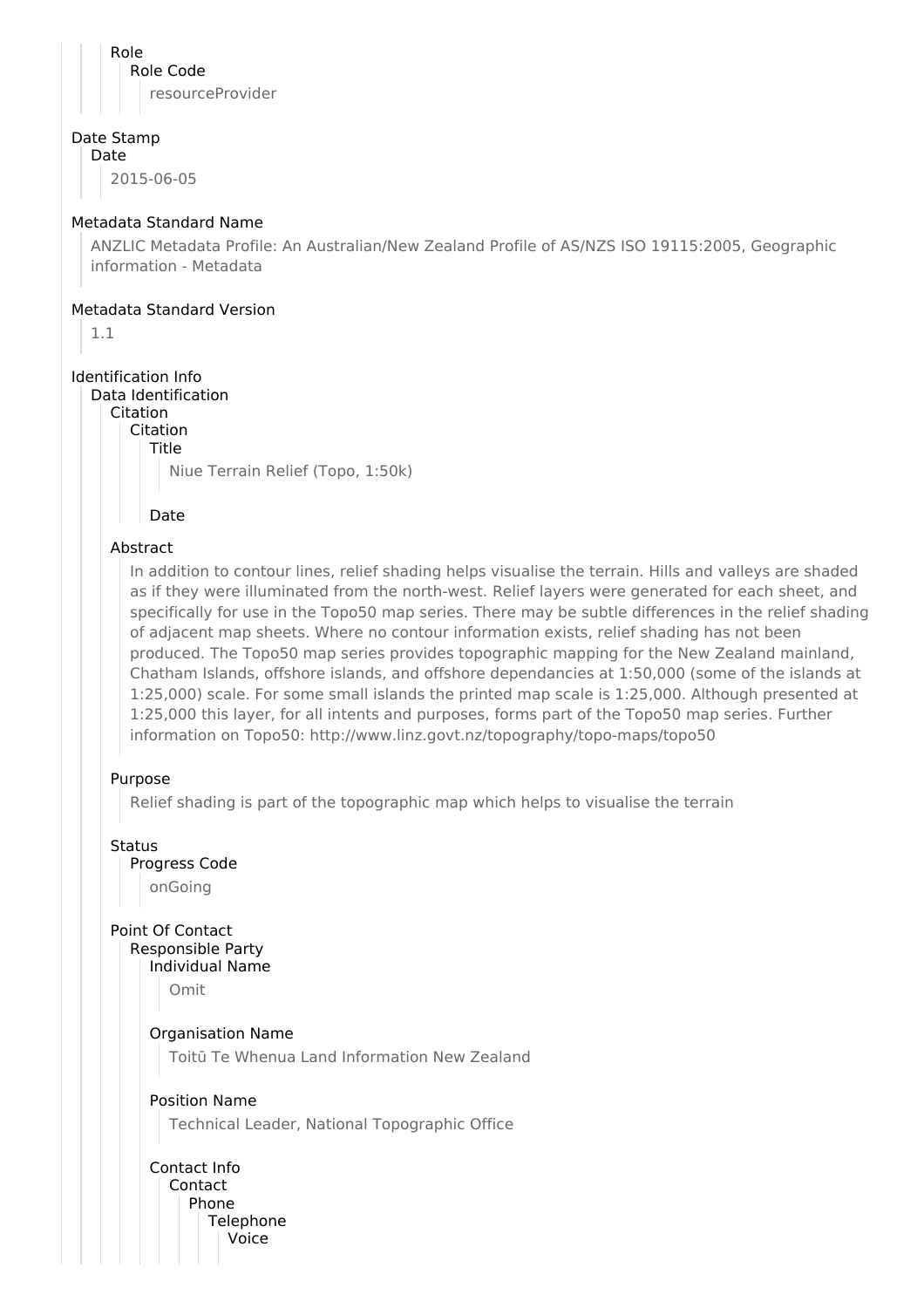0800 665 463 or +64 4 460 0110 Facsimile +64 4 472 2244 Address Address Delivery Point 155 the Terrace **City** Wellington Postal Code 6145 Country New Zealand Electronic Mail Address customersupport@linz.govt.nz Role Role Code pointOfContact Resource Maintenance Maintenance Information Maintenance And Update Frequency Maintenance Frequency Code notPlanned Resource Format Format Name \*.xml Version Unknown Descriptive Keywords Keywords Keyword New Zealand Type Keyword Type Code theme Thesaurus Name Citation Title ANZLIC Jurisdictions Date Edition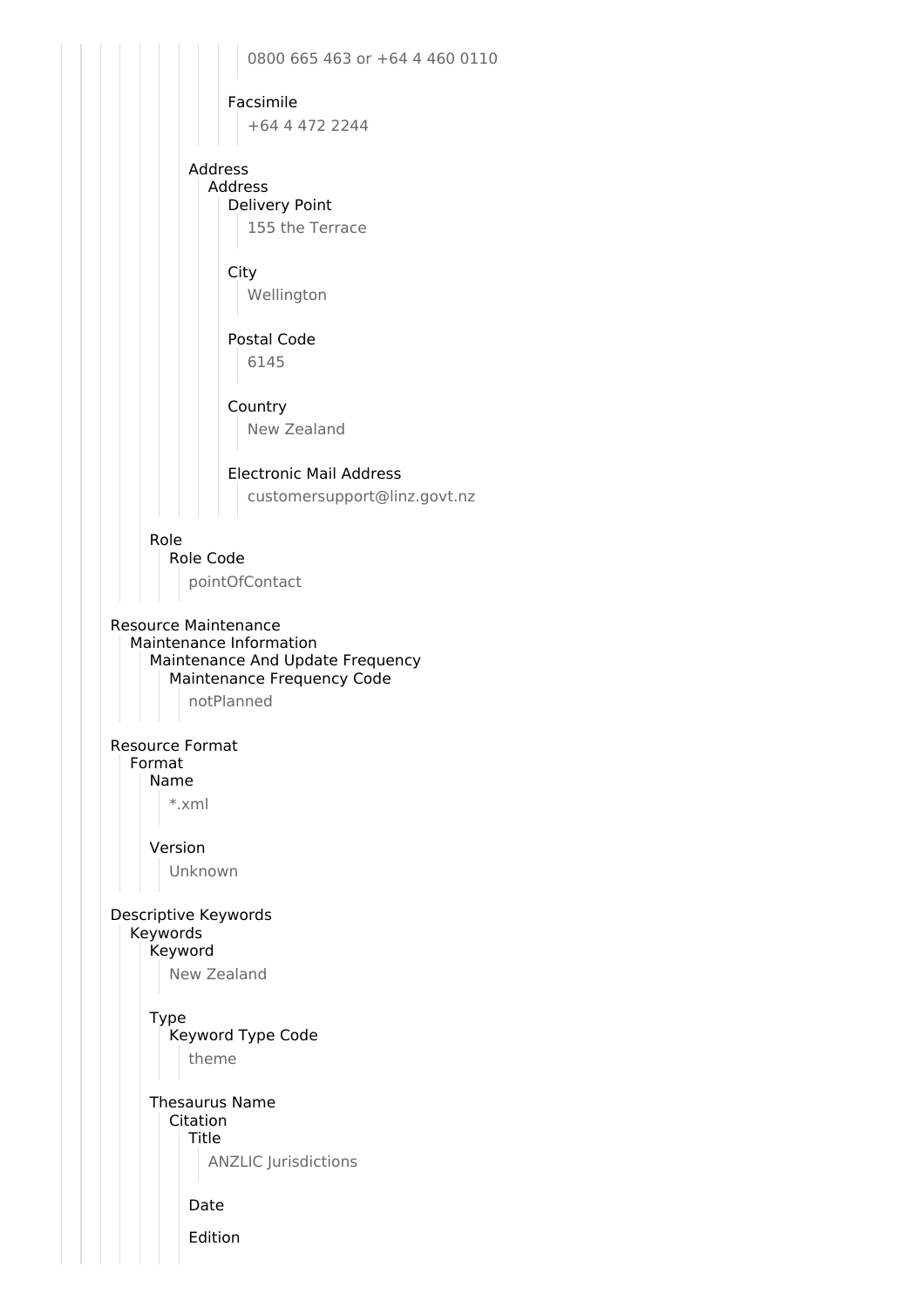

Denominator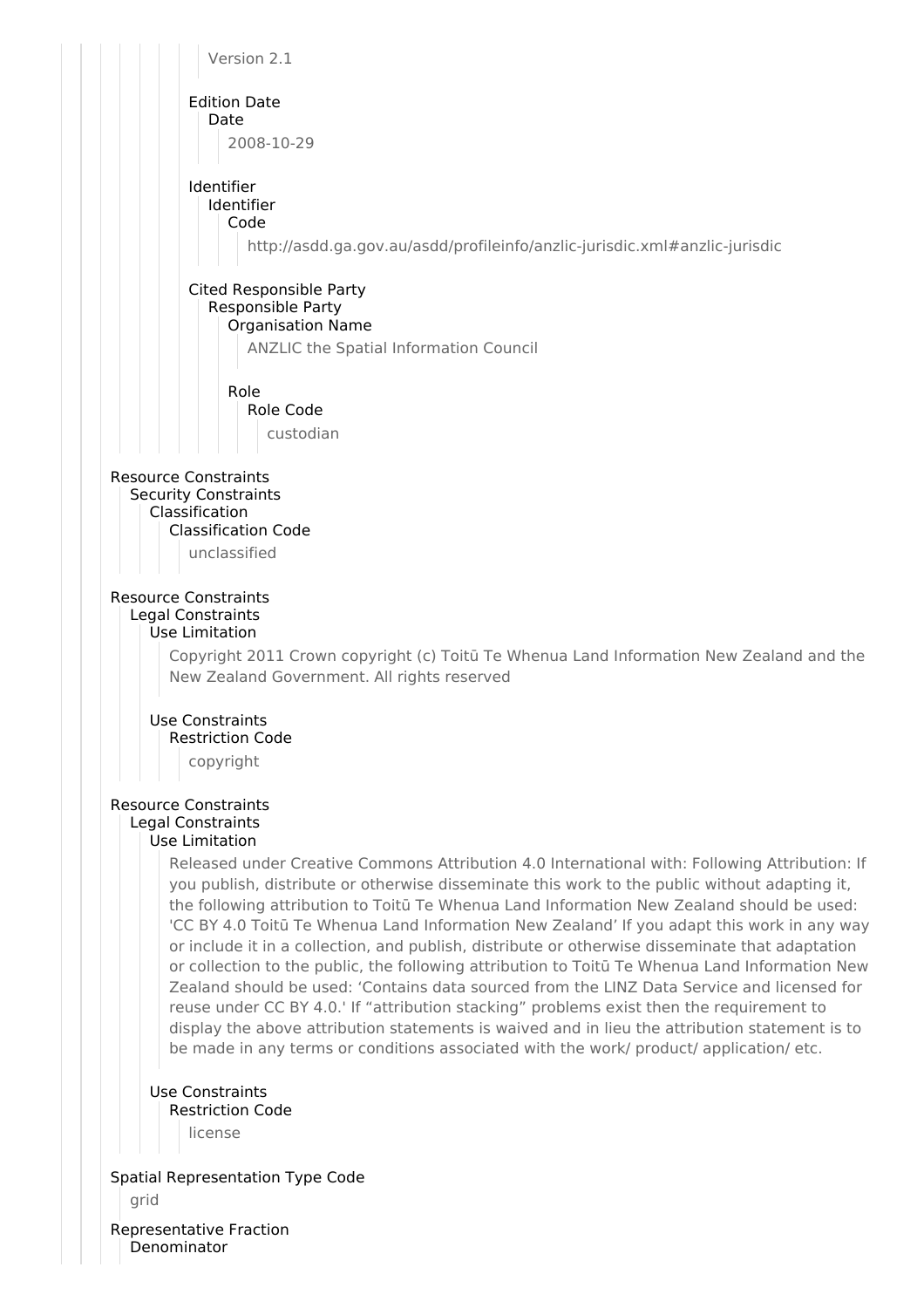